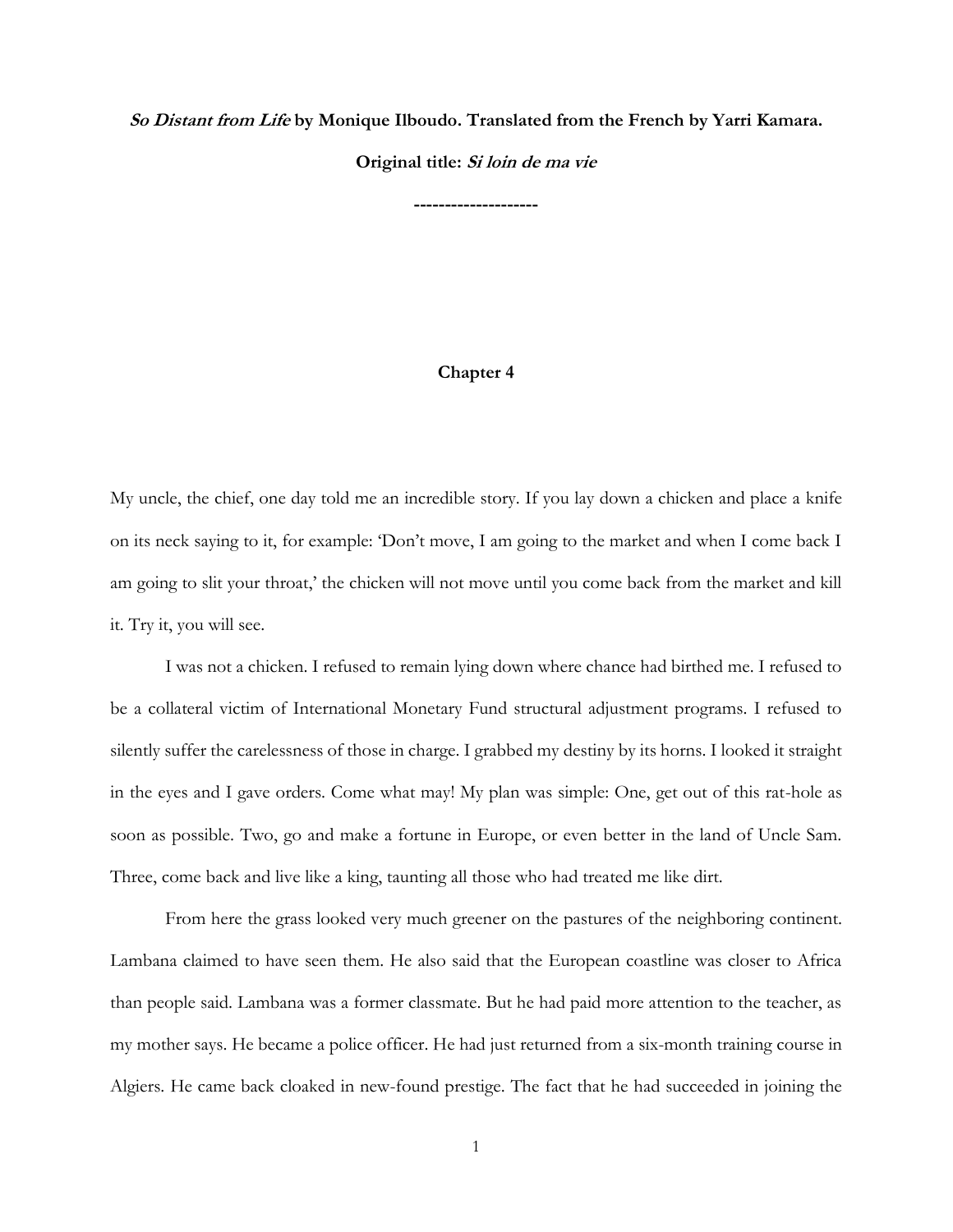police corps had already set him apart from the rest of us, the futureless ones. But the fact that he had gotten so close to those ever-so-coveted coasts and had come back 'to serve' as he asserted with a certain emphasis, elicited the admiration of all the mothers in our neighborhood. 'Only God knows why!' sighed some mothers rather cryptically.

In the stories of his mythical trip, Lambana compared the Mediterranean to the dam that separated our neighborhood from the one on the opposite bank. He claimed that from Algiers you could see the town of Marseille and the green pastures that surrounded it. We all knew that Lambana was a serial exaggerator, but we wanted so badly to believe him! We so badly wanted those coasts to be closer, to be more accessible. Virtually, they had come much closer in recent times. Thanks to satellite we could now, in real-time, watch the same programs on television as the lucky inhabitants of the countries where good and beautiful things were available to all. Though not at our house where we only had an old TV - in color, but so capricious that every now and then you had to slap it to get it to work. We received only the sole national TV channel. But in some of the better-off homes, satellite dishes on rooftops signaled subscription to a package of a dozen channels. The less well-off among us could watch some of these channels at Modou's. Modou was the basket-case of the neighborhood. Mothers said his name only to express pity for his mother or to feel better about their own offspring. 'That poor woman,' you would hear, 'suffering nine months for that! If at least she had had another child.' Or: 'Mine at least got his primary certificate or his junior high certificate, or mine at least is a mechanic, a welder or an electrician…' Hajja Safiatou was a gentle and modest woman. She watched over her only son like a mother hen and cut short any discussion if she sensed the slightest criticism of him. At almost thirty years of age, Modou had never made the least attempt at emancipation. Some even claimed that he still slept in the corridor outside his mother's room, refusing to move into one of the rooms in the bachelor wing that had been built on one side of the large compound to house the young men of the family.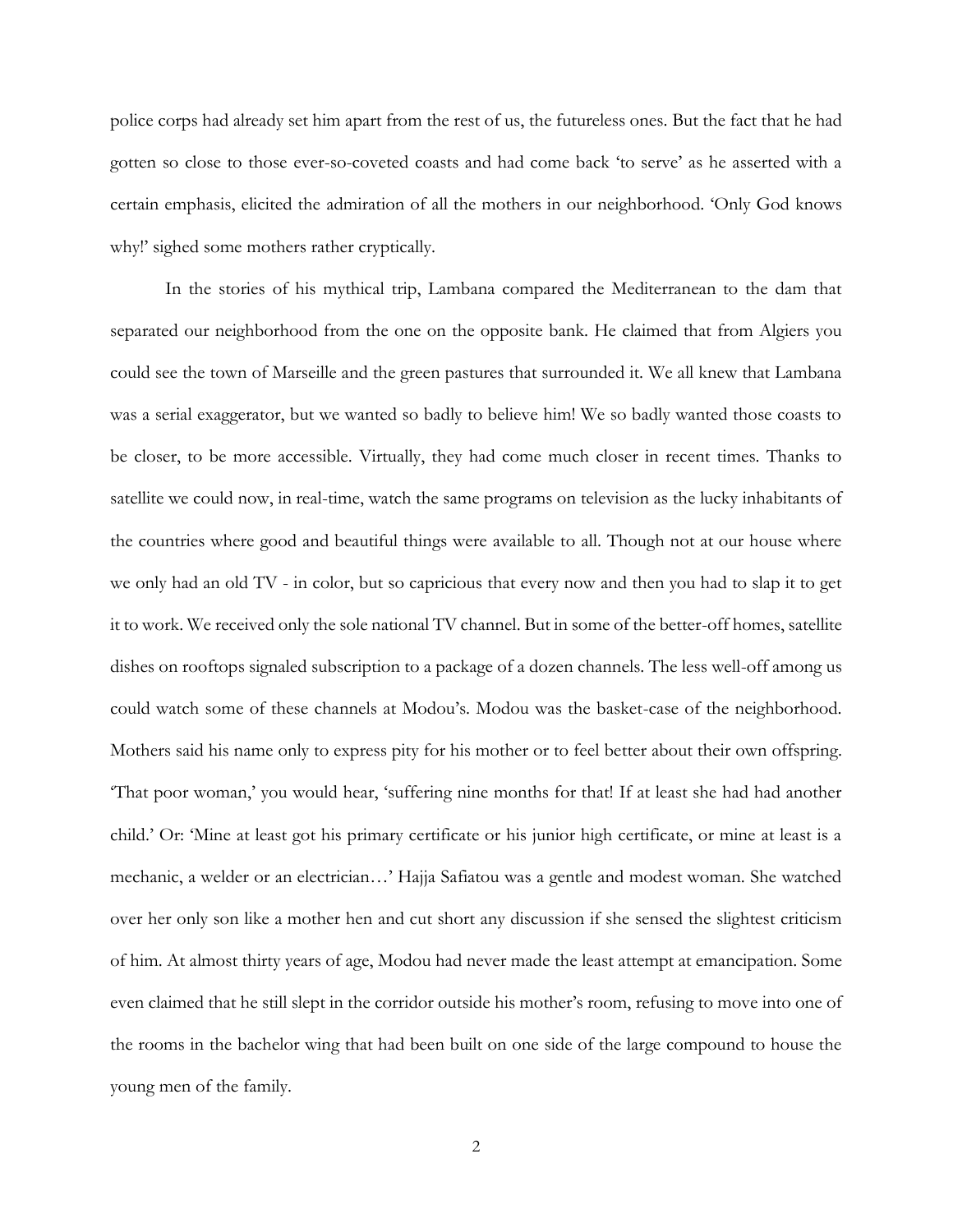And then satellite TV came and Modou found his calling. He convinced his father to subscribe to the basic package and free up the vestibule at the front of their compound where the old man spent his days and received his visitors. Old El Hajj as he was known in the neighborhood, had been a successful trader. When he had returned from his pilgrimage to Mecca, he had given up his spot in the Ouabany Central Market to his son Issa, Modou's half-brother. From then on, he spent his days reading the Koran, reciting verses and fingering his prayer beads, only interrupting this ritual to receive visitors or go for prayers at the nearby mosque. Another entry door had to be created on the western side of the compound wall, in front of the enormous beechwood tree under which the old man now sat. In the rearranged vestibule, Modou set up benches and opened his cinema where he welcomed us in exchange for a fee. Twenty-five francs each time we stepped through the outer door. I was not a regular as I preferred the real cinema that was downtown. However, some evenings it was easier to manage to get a hundred-franc coin from Marité or my mother, than a five-hundred-franc bill. You needed one hundred francs to really spend a good evening at the vestibule: twenty-five for entrance and twenty-five for each of the three glasses of tea that Modou would prepare, while watching us out of the corner of his eye. During the hot season, he set up his small brazier outside and brought us the three tea servings on a tray. When the *harmattan* winds blew and the nights grew cool, he brought the stove indoors and it heated up the room.

We tried to negotiate a daily rate, but Modou refused to budge an inch on the price. And so we stayed as long as we could to get the most out of our francs. Nevertheless, at some point one always had to step out for an errand, to eat or to respond to a call from a friend or relative to come and help them. Despite the draconian measures imposed by the master of the place, several of us were regulars at this neighborhood cinema. The vestibule was full to the brim especially on days of football matches. We were as fascinated by the adverts as we were by the matches. Faced with the orgy of luxury, of shops, of windows and shelves overflowing with all types of products, we could do nothing but dream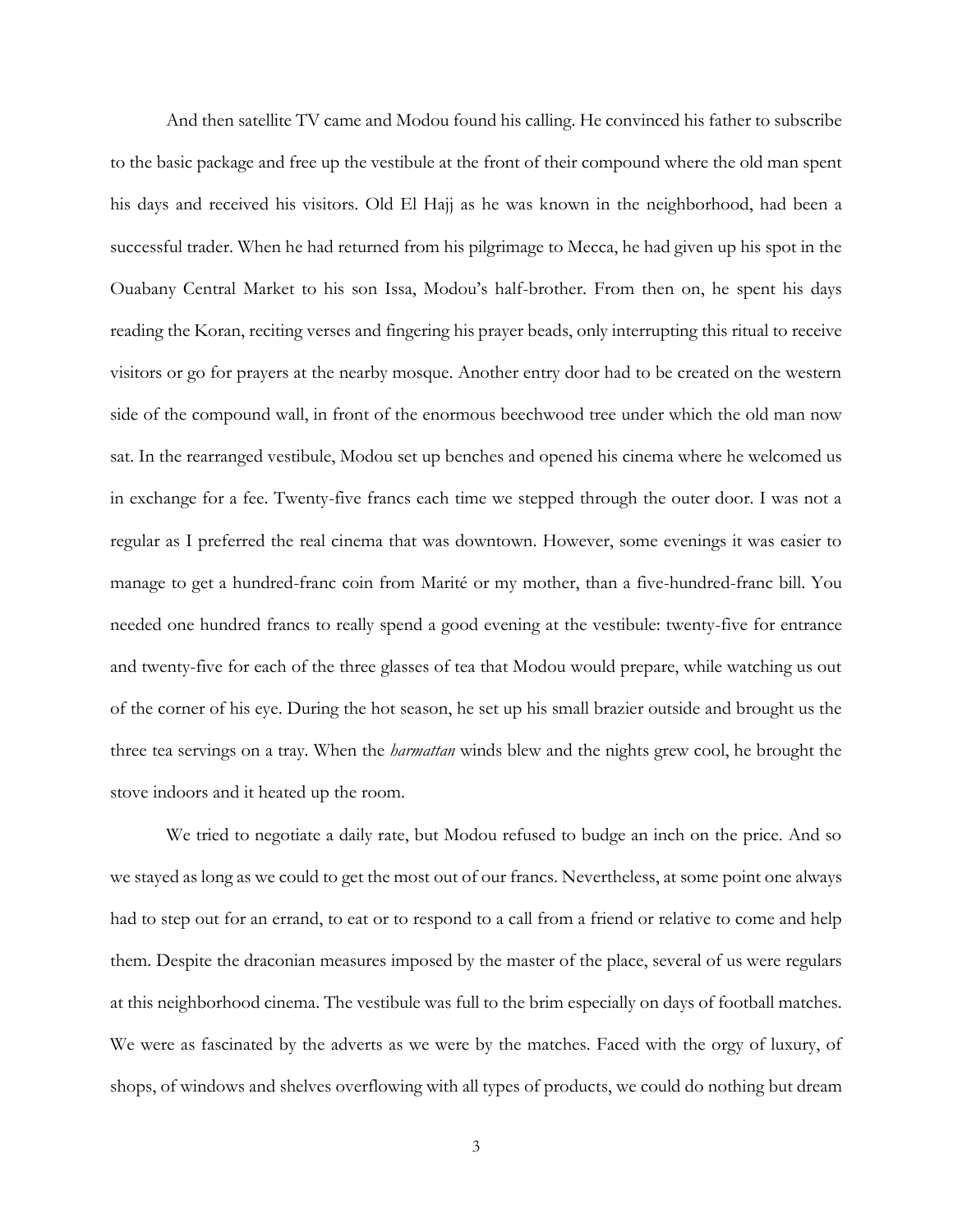of getting close to such paradise on earth. One particularly boring evening, I found myself at Modou's. There was no match, but I was ready to watch any film while waiting for everyone at home to go to bed. When I arrived, Modou took my twenty-five-franc coin, the second of the day, closed the door and then went out by the interior door towards the compound. A voice had called his name from inside. I sat down as a commercial break was ending. A documentary started. We hated documentaries. This one was called *Stop Food Waste.*

The three guys who were already there shouted in unison, 'Modou, change the channel!' In order to remain the master of programming and avoid fights between clients, Modou never let anyone else touch the remote control. He came back, asked us which channel we wanted, but our ravenous eyes were now riveted on the screen. Tons of meat, milk, eggs and other food products were being thrown in pits to be destroyed. The opening scenes of the documentary had left us speechless. In unison, we signaled 'It's ok!'. Modou went back inside the compound. For half-an-hour we witnessed in shock and silence monstrous waste. One of the other three spectators found the force to say out loud, 'Why? Can't they send that stuff to us?' The next day, when I told my sister about the documentary, she, in a mocking tone, retorted 'It's the law of the market!'. That very day, I took the decision to migrate.

My first attempt to reach the banks of the prosperous West was snuffed in the bud by the hungry pockets of my agent. I had been saving with him for several months, when one day he vanished into thin air without a word (we would have trounced him had we known), taking my savings with him. Yet Raso had been well known among aspiring migrants. Ten or so guys had successfully migrated thanks to him. This had gained him a solid reputation which had attracted another dozen candidates for economic exile.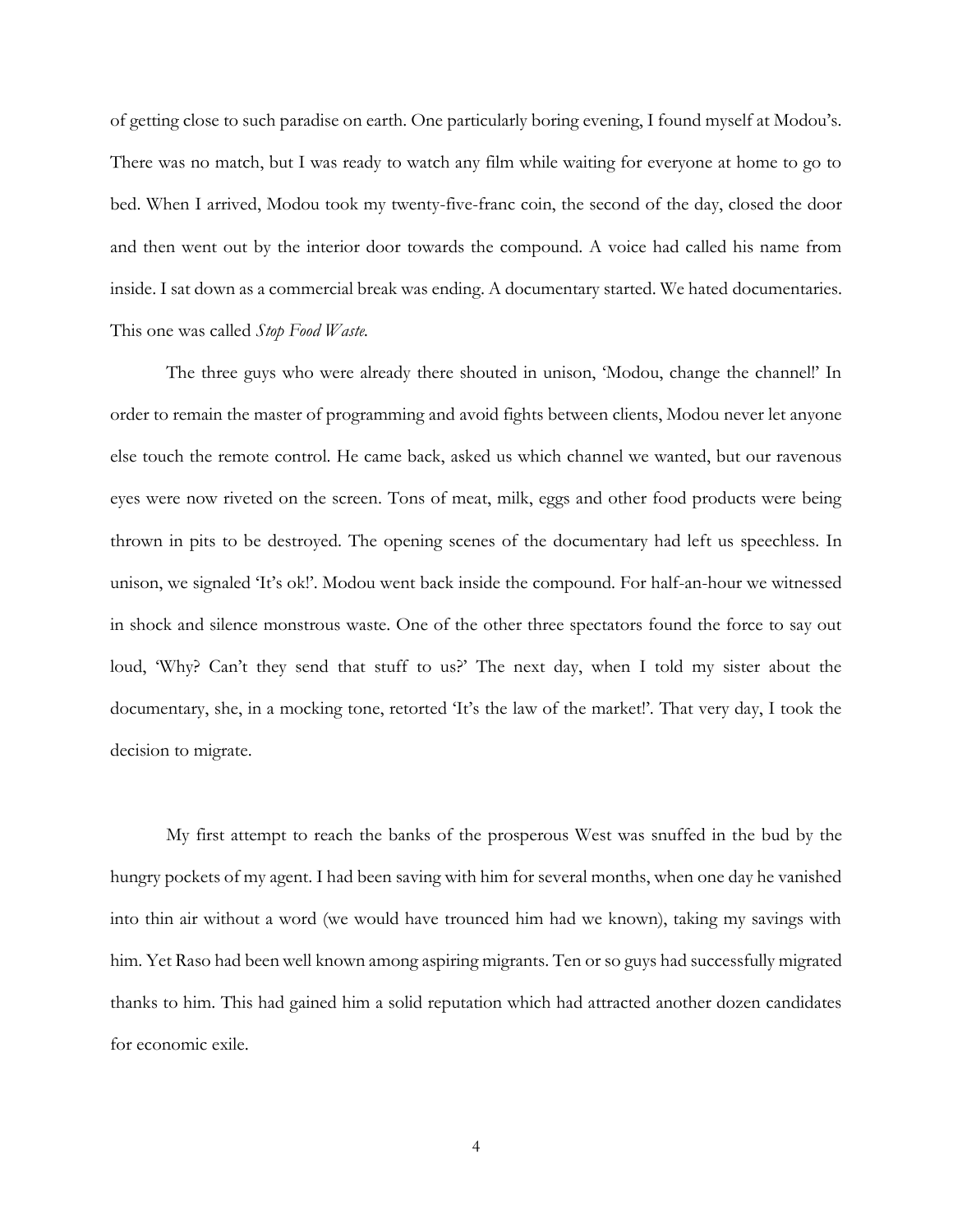Once one started depositing their savings, one could not turn back. Giving up on the journey then meant losing hard-earned or sometimes borrowed cash.

Investigations found that while Raso may not have completed his first year of economics at university, he'd had the time to learn some tricks.

'It's the classic scam,' Marité explained to me. 'He respected the contract with his first customers to gain people's trust and attract new customers.'

And it had worked. He had patiently amassed a neat pile of cash before disappearing. Where to? No one was able to find out.

I had to start from scratch again. Doing the rounds of paternal and maternal uncles, some trader aunts, and even some friends who already had jobs. During my first attempt, some of the relatives I asked for help had tried to dissuade me from going ahead with an endeavor they judged perilous. My uncle, the chief, had tried to appeal to my sense of patriotism.

'Your father and I, we could have stayed in France, but we came back because this is where our roots are. And, who is going to build our country, if you, the youth, leave?'

My mother, for her part, cried, 'Wooii! My dear son, don't do this! It's too dangerous. Do you not watch TV? Do you not see what is happening? The great sea is insatiable! She swallows all those who try to cross her and spits them out lifeless!'

I had great difficulty persuading her. The example of a neighbor's son who managed to make it to the other side in the end convinced her. She had handed me her meagre savings, which that bastard Raso took off with along with the rest. I never found the courage to tell her. I started saving with another agent, pretending that I had not yet finished with the first. More than a year later, I finally set off. With their eyes reddened by tears, my mother and my sister said their wrenching good-byes to me in the middle of a moonless night. My father had not been informed about my plans. This second attempt got me a little bit further, but not to destination. Having left Ouabany in the middle of the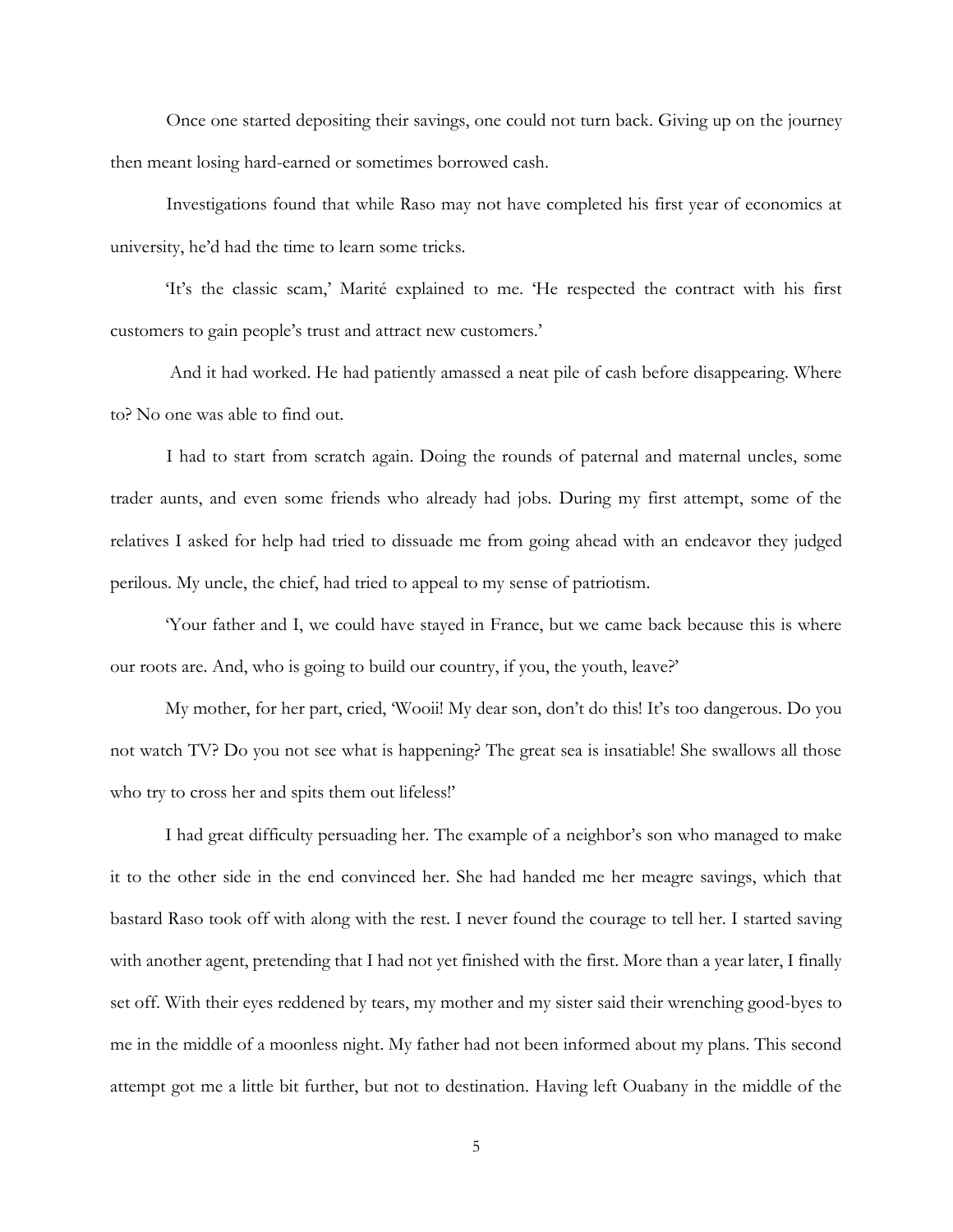night, I got to Agadez five days later. The journey to Tamanrasset was the most trying. Packed in the back of a truck transporting sand, we had to take turns to sit. We drove mostly at night. During the day, most of my fellow travelers, barefoot, danced on the platform made scorching hot by the burning sun. Some ended up taking off their clothes to wrap them around their feet. I was one of the few privileged ones, I had second-hand sneakers which more or less protected the soles of my feet. Between flat tires and various breakdowns, we reached Tamanrasset after a three-day ordeal. According to my calculations, this step should have lasted just a few days, but I ended up staying weeks in the small Saharan town. I met Henri in Alouette where I had followed two fellow travelers more experienced than me. Alouette was the place one went to when you got off your truck. All migrants passing through Tamanrasset stopped by at one moment or another of the day. It was here that you could get the latest news, learn from the experiences of others. His black t-shirt with 'MC Solaar' scrawled on it grabbed my attention. I was a fan, and I had the same. Henri had taken off from Yaoundé in Cameroon. Robbed during the journey, he had been trying for two years now to rebuild his nest egg, taking on jobs as a porter, he who had quit a job as a nurse to 'seek adventure'. 'Seek adventure' in Henri's mouth took another sense: while danger was not excluded, he left no place for chance. Like myself, my new friend was sure of himself. Just a few towns, a desert and water to cross and then success and money awaited us, quietly, on the other side. This was not our only thing in common. Henri did not wear MC Solaar on his chest for nothing. Like me, he loved words and we spent hours reading the dictionary I had brought with me, discussing the meaning of words, learning new things. We stayed together until Oujda. Unfortunately, a few weeks after our arrival, Henri was caught up in a massive roundup of hundreds of migrants. They were expelled. We later learned that they were more than five hundred. They were deported and abandoned in the desert between Algeria and Mali. I tried to spot Henri among the few survivors that were later found. A French TV station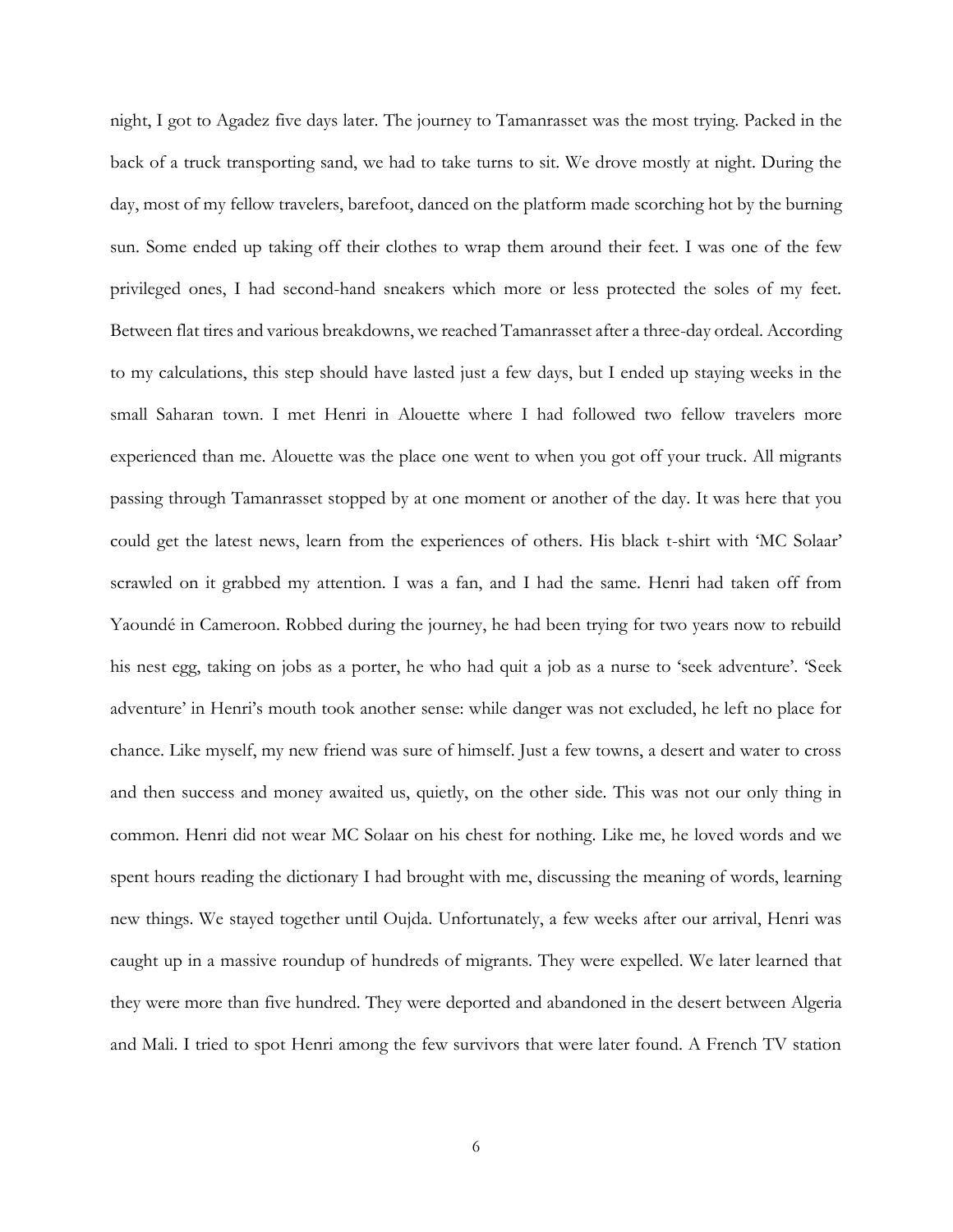broadcast the images. Their faces, burnt, emaciated and unrecognizable, evoked those of Auschwitz. To this day, I hang on to the idea that he survived and I did not recognize him in the images.

I lived for a year and a half in Oujda. Did I really live? I survived, I got by, exhausting my meagre resources, accepting the worst menial jobs to earn my daily bread.

I took part several times in attacks from the town of Nador, without any success. What we called 'attack' consisted in several dozens of us hurling ourselves against the barriers on the Ceuta and Melilla borders. Twice or thrice I reached the second row of barbed wire, the highest and the sharpest. My wounded hands and soles forced me to retreat to the camp to treat them. And then, there came the roundup which temporarily put an end to my hopes of conquering the damned iron wall to finally live my dream. After getting seriously injured during yet another attack, I had joined some compatriots in the Sidi Maafa forest to recover in peace. That's when the Moroccan police decided that day to go migrant-hunting. Unable to run due to my injuries, I could not get away from them. Just before getting hurt, I had helped Monsieur Ben Yahia and his family to move house. They were leaving Oujda to move to Meknes. I had accompanied them to their new house and Monsieur Ben Yahia had issued a sort of pay slip for me so that I would not get hassled on my way back. He was a classy guy, who moreover had paid me well, unlike most others who took advantage of our precariousness to exploit us. Sometimes, some even refused to pay us once we finished our work, threatening, if we insisted, to call the police. Monsieur Ben Yahia's kindness betrayed me. An inexperienced diplomat at our embassy in Rabat confirmed to the Moroccan authorities that, given my name, I was certainly one of their nationals. I was repatriated on a direct flight with Royal Air Maroc. My first trip on a plane.

I had communicated very little with my family since my departure two years ago. My father did not scold me. Rather, he was relieved to see me, as the number of migrant boats sinking had grown the past months. My mother and Marité danced with joy before they saw the gashes on the soles of my feet. The wounds had started getting infected and I was only able to stand through superhuman